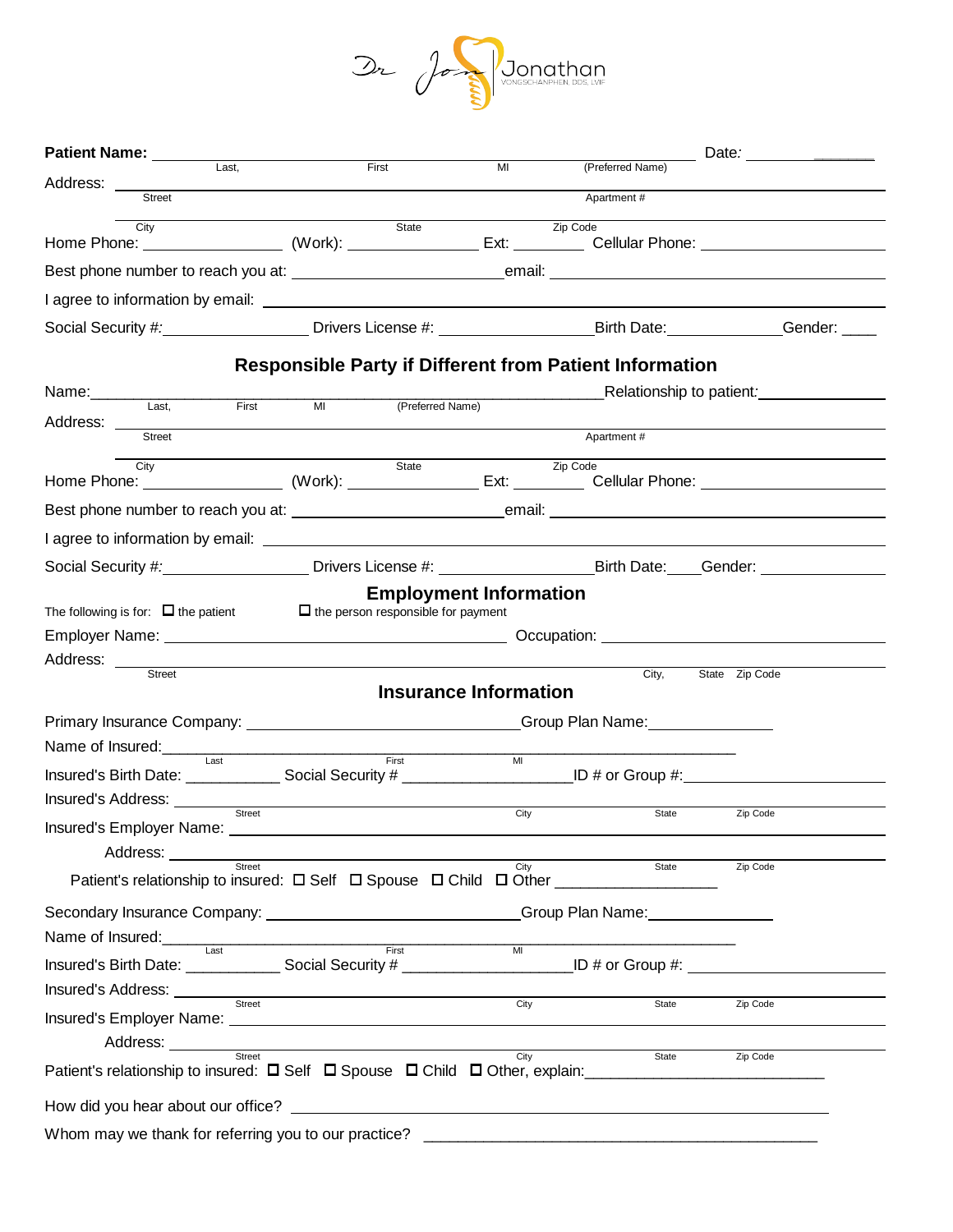|                                                                                                                                                                                                                                                                                                                                                                                                                                                                                                                 | Have you ever had any of the following? Please check yes or no:                                                                                                                                                                                                                                                                                                                                                                                                                                                                                                                                                                                                                                              |                                                                                                                                                                                                                                                                                                                                                                                                                                                                      |                                                                                                                                                                                                                                                                                                                                                                                                                                                           |
|-----------------------------------------------------------------------------------------------------------------------------------------------------------------------------------------------------------------------------------------------------------------------------------------------------------------------------------------------------------------------------------------------------------------------------------------------------------------------------------------------------------------|--------------------------------------------------------------------------------------------------------------------------------------------------------------------------------------------------------------------------------------------------------------------------------------------------------------------------------------------------------------------------------------------------------------------------------------------------------------------------------------------------------------------------------------------------------------------------------------------------------------------------------------------------------------------------------------------------------------|----------------------------------------------------------------------------------------------------------------------------------------------------------------------------------------------------------------------------------------------------------------------------------------------------------------------------------------------------------------------------------------------------------------------------------------------------------------------|-----------------------------------------------------------------------------------------------------------------------------------------------------------------------------------------------------------------------------------------------------------------------------------------------------------------------------------------------------------------------------------------------------------------------------------------------------------|
| Y N<br>$\square$ $\square$ $\triangle$ AIDS<br>$\square$ $\square$ Allergies<br>□□ Amoxicillin Allergy<br>$\square$ $\square$ Anemia<br>$\Box$ $\Box$ Anesthetic Allergies<br>$\square$ $\square$ Arthritis<br>$\Box$ $\Box$ Artificial Joints<br>$\square$ $\square$ Aspirin Allergy<br>$\square$ $\square$ Asthma<br>□□ Blood Disease<br>$\square$ $\square$ Cancer<br>ロロ Cerebral Palsy<br>$\Box$ $\Box$ Chemotherapy/<br>Radiation therapy<br>$\Box$ $\Box$ Codeine Allergy<br>$\square$ $\square$ Diabetes | Y N<br>$\square$ $\square$ Dizziness<br>ロロ Drug/Alcohol Problem<br>$\square$ $\square$ Emphysema<br>$\square$ $\square$ Epilepsy<br>□□ Erythromycin Allergy<br>□□ Excessive Bleeding<br>$\square$ $\square$ Fainting<br>$\square$ $\square$ Glaucoma<br>$\Box$ $\Box$ Growths<br>$\Box$ $\Box$ Hay Fever<br>$\square$ $\square$ Head Injuries<br>□□ Heart Disease<br>$\square$ $\square$ Heart Murmur<br>$\square$ $\square$ Hepatitis<br>□□ High Blood Pressure<br>$\Box$ $\Box$ Low Blood Pressure                                                                                                                                                                                                         | Y N<br>$\Box$ $\Box$ High Cholesterol<br>$\Box$ $\Box$ Hip Surgery<br>$\Box$ $\Box$ Jaundice<br>ロロ Kidney Disease<br>$\square$ $\square$ Latex Allergy<br>□□ Liver Disease<br>□□ Mental Disorders<br>ロロ Migraine Headaches<br>□□ Mitral Valve Prolapse<br>$\Box$ D Nervous Disorders<br>$\Box$ $\Box$ Pacemaker<br>ロロ Penicillin Allergy<br>$\Box$ $\Box$ Pre Med needed<br>$\square$ Pregnant now<br>Due date:<br>□□ Radiation Treatment<br>□□ Respiratory Problems | Y N<br>$\Box$ Rheumatic Fever<br>$\square$ $\square$ Rheumatism<br>$\Box$ $\Box$ Seizures<br>□□ Sinus Problems<br>□□ Stomach Problems<br>$\Box$ $\Box$ Stroke<br>□□ Sulfa Allergy<br>□□ Tetracycline Allergy<br>$\Box$ $\Box$ Thyroid Problems<br>$\square$ $\square$ TMJ problems<br>$\square$ $\square$ Tremors<br>$\square$ $\square$ Tuberculosis<br>$\Box$ $\Box$ Tumors<br>$\square$ $\square$ Ulcers<br>□ □ Venereal Disease<br>□□ Vicodin Allergy |
| <b>OTHER HEALTH ISSUES OR PROBLEMS:</b>                                                                                                                                                                                                                                                                                                                                                                                                                                                                         |                                                                                                                                                                                                                                                                                                                                                                                                                                                                                                                                                                                                                                                                                                              | <b>LIST OF MEDICATIONS:</b>                                                                                                                                                                                                                                                                                                                                                                                                                                          |                                                                                                                                                                                                                                                                                                                                                                                                                                                           |
| If yes, please explain:<br>If yes, please explain:<br>• Name of Physician: ________                                                                                                                                                                                                                                                                                                                                                                                                                             | • Have you ever had any complications following dental treatment? $\Box$ Yes $\Box$ No<br>• Have you been admitted to a hospital or needed emergency care during the past two years? $\Box$ Yes $\Box$ No<br>• Are you now under the care of a physician? $\Box$ Yes $\Box$ No<br>• Have you ever taken prescription medications for weight loss (diet Pills)? $\Box$ Yes $\Box$ No<br>If yes, did you take any of the following: (check if yes) Fen-Phen Pondimen Redux Dother<br>• Have you ever taken bone loss prevention drugs such as Fosamax, Actonel, Boniva or other similar drugs? $\Box$ Yes $\Box$ No<br>• Do you have any health problems that need further clarification? $\Box$ Yes $\Box$ No |                                                                                                                                                                                                                                                                                                                                                                                                                                                                      | Phone: The contract of the contract of the contract of the contract of the contract of the contract of the contract of the contract of the contract of the contract of the contract of the contract of the contract of the con                                                                                                                                                                                                                            |
|                                                                                                                                                                                                                                                                                                                                                                                                                                                                                                                 | <b>Dental Background Information:</b><br>Have you had or do you have any of the following:                                                                                                                                                                                                                                                                                                                                                                                                                                                                                                                                                                                                                   |                                                                                                                                                                                                                                                                                                                                                                                                                                                                      |                                                                                                                                                                                                                                                                                                                                                                                                                                                           |
| Y N                                                                                                                                                                                                                                                                                                                                                                                                                                                                                                             | Y N                                                                                                                                                                                                                                                                                                                                                                                                                                                                                                                                                                                                                                                                                                          | ΥN                                                                                                                                                                                                                                                                                                                                                                                                                                                                   |                                                                                                                                                                                                                                                                                                                                                                                                                                                           |
| 0 D I<br><b>Bleeding Gums</b><br>ロロ Periodontal Problems                                                                                                                                                                                                                                                                                                                                                                                                                                                        | □□ Difficulty Getting Numb<br>$\Box$ Difficulty chewing                                                                                                                                                                                                                                                                                                                                                                                                                                                                                                                                                                                                                                                      |                                                                                                                                                                                                                                                                                                                                                                                                                                                                      | $\Box$ $\Box$ Clicking or Popping Jaw<br>□□ Jaw Pain                                                                                                                                                                                                                                                                                                                                                                                                      |

- Loose Teeth
- 
- Sensitivity to Hot or Cold

How often do you brush your teeth? \_\_\_\_\_\_\_\_\_\_\_\_\_\_\_\_\_\_\_\_\_ How often do you floss your teeth? \_\_\_\_\_\_\_\_\_\_\_\_\_\_\_\_\_\_\_\_

Clench or Grind Teeth

Have you ever considered whitening or straightening your teeth? \_\_\_\_\_\_\_\_\_\_\_\_\_\_\_\_\_\_\_\_\_\_\_\_\_\_\_\_\_\_\_\_\_\_\_\_\_\_\_\_\_\_\_\_\_\_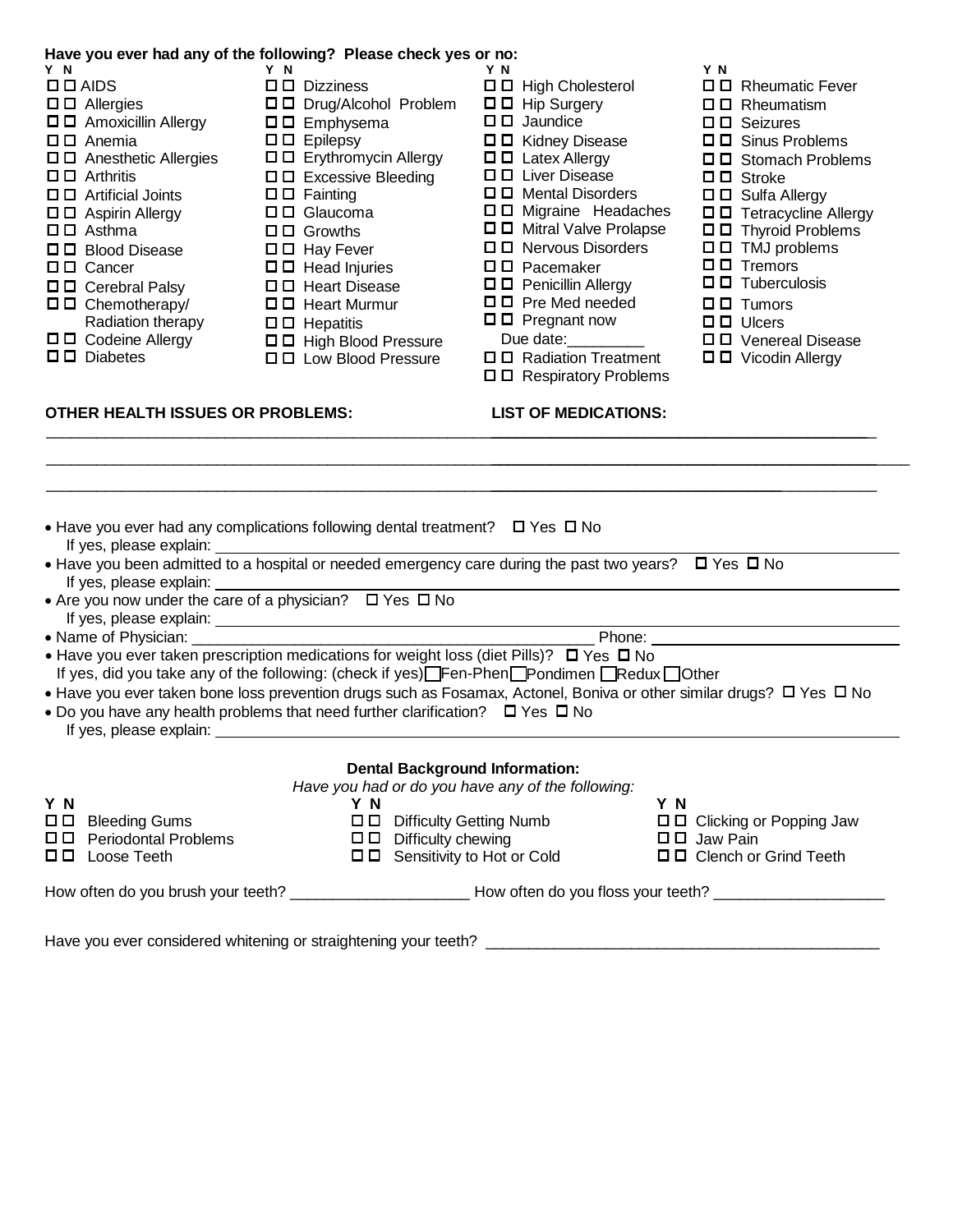## **Agreement for Services, Payments and Insurance Assignment and Release for Benefits**

 I understand that I am financially responsible for all charges incurred by me or my dependents and agree to pay for all charges not covered by my insurance company. This office will help prepare the patients insurance forms or assist in making collections from insurance companies and will credit any such collections to the patient's account. However, this dental office cannot render services on the assumption that our charges will be paid by an insurance company. By consenting to treatment, I acknowledge financial responsibility for completed work.

 I hereby assign my insurance benefits directly to Dr. Jon Vongschanphen and authorize the release of information necessary to secure the payment of benefits and authorize the use of my signature on all insurance submissions.

 Patient Payments are collected on the day services are rendered. As a condition of your treatment by this office, financial arrangements must be made in advance. A service charge of 1½% per month (18% per annum) on the unpaid balance will be charged on all accounts exceeding 60 days, unless previously written financial arrangements are satisfied.

I grant my permission to you or your assignee, to telephone me at home or at my work to discuss matters related to this form or my dental treatment.

 The highest level of care and quality is placed in providing our patients with the best that dentistry has to offer. Unfortunately, we are unable to predict the longevity of any dental restorations. This is particularly true if there is a history of clenching, grinding, TMJ, broken crowns, and fillings.

 **To the best of my knowledge, I hereby certify that the above personal and insurance information is correct. I have read the above conditions of treatment and payment and agree to their content.**

\_\_\_\_\_\_\_\_\_\_\_\_\_\_\_\_\_\_\_\_\_\_\_\_\_\_\_\_\_\_\_\_\_\_\_\_\_\_\_\_\_\_\_\_\_\_\_\_\_\_ Signature of patient, parent or guardian and Relationship to Patient

 **To the best of my knowledge, all of the preceding answers and information are true and correct. If I ever have changes in my health, I will inform the doctor at the next appointment without fail.** 

**\_\_\_\_\_\_\_\_\_\_\_\_\_\_\_\_\_\_\_\_\_\_\_\_\_\_\_\_\_\_\_\_\_\_\_\_\_\_\_\_\_\_\_\_\_ \_\_\_\_\_\_\_\_\_\_\_\_\_\_\_\_\_\_\_\_\_** Signature of patient, parent or guardian Date Date Date

## **Appointment Appreciation Policy**

We require TWO BUSINESS DAYS notice to change or cancel your appointment. You may be charged up to \$125 for any appointments that are missed or canceled with less than two business days notice. We understand that things do come up at the last minute from time to time and we will always take that into consideration. We are respectful of your time and appreciate that you respect the time you reserve for your appointments with us. I have read the above conditions and acknowledge to their content.

\_\_\_\_\_\_\_\_\_\_\_\_\_\_\_\_\_\_\_\_\_\_\_\_\_\_\_\_\_\_\_\_\_\_\_\_\_\_\_\_\_\_\_\_\_\_\_\_\_\_\_\_\_\_ \_\_\_\_\_\_\_\_\_\_\_\_\_\_\_\_\_\_ Signature of patient, parent or guardian Date Date Date Relationship to Patient

I have been given online access to the Dental Board of California's Dental Materials Fact Sheet:

Let us a signature of patient, parent or guardian and the set of the state of patient. Date

I have been given online access to the HIPAA notice of Privacy Practices:

 $\overline{\phantom{a}}$  , and the contribution of the contribution of  $\overline{\phantom{a}}$  , and  $\overline{\phantom{a}}$  , and  $\overline{\phantom{a}}$  , and  $\overline{\phantom{a}}$  , and  $\overline{\phantom{a}}$  , and  $\overline{\phantom{a}}$  , and  $\overline{\phantom{a}}$  , and  $\overline{\phantom{a}}$  , and  $\overline{\phantom{a}}$  , and Signature of patient, parent or guardian Date

## **Treatment Consent:**

I hereby authorize the doctor or designated staff to take x-rays, study models, photographs, and other diagnostic aids deemed appropriate by the doctor to make a thorough diagnosis. Upon such diagnosis, I authorize the doctor to perform all mutually agreed upon treatment and employ such assistance as required to provide proper care. I agree to the use of anesthetics, sedatives, and other medications as necessary. I fully understand the using anesthetic agents embodies certain risks. I understand I can ask for a complete recital of any possible complications.

| Signature of patient, parent or guardian | Date |  |
|------------------------------------------|------|--|
|                                          |      |  |

Doctor Signature Date **Date** 

Dr. Jonathan Vongschanphen, DDS, LVIF 2295 Fieldstone Drive #230, Lincoln, CA 95648 Office: 916-435-2800 Fax: 916-435-2801 [www.drjondds.com](http://www.drjondds.com/)